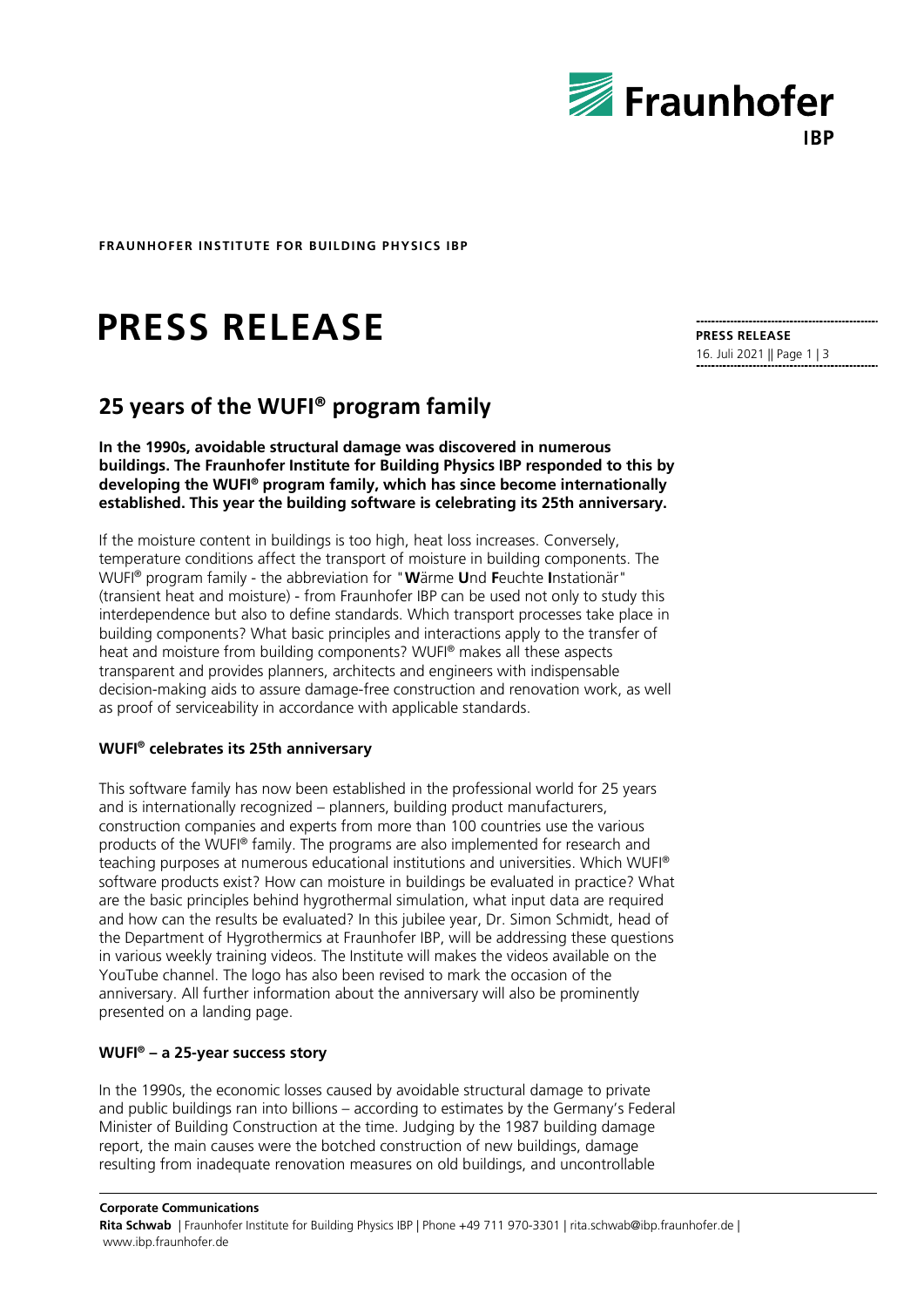

#### **FRAUNHOFER INSTITUTE FOR BUILDING PHYSICS IBP**

environmental influences. Fraunhofer IBP responded to this situation by developing the WUFI® program. The aim: to assist planners, architects and building contractors in their daily work. The implemented models were scientifically substantiated through field and laboratory measurements carried out at the worldwide unique field test site at Fraunhofer IBP's branch in Holzkirchen. Ever since, the researchers have been comparing the measured and calculated data in order to continually improve calculations with WUFI®.

Over the years, the WUFI® family has grown to comprise four programs with which all aspects of hygrothermal building component and building simulations can be represented. The program versions WUFI® Pro and WUFI® 2D determine the absence of damage at standard cross-sections as well as at critical points, such as where different building structures meet. WUFI® Plus and WUFI® Passive, on the other hand, are devoted to building simulation, taking indoor hygiene and comfort into account at the same time. Not only are users of the WUFI® program family internationally positioned. but also sales. "We have cooperation and sales partners in numerous countries," explains Sabine Giglmeier, Business Development Manager of Fraunhofer IBP's Department of Hygrothermics. "We are currently working on modernizing and expanding this network and on attracting cooperation partners in other countries."

The success of the products is also reflected in a current development in the WUFI® Plus range; in addition to the existing desktop versions, the Fraunhofer spin-off company C3RROlutions GmbH with its brand C3RRO (pronounced ze-ro) optimally complements and extends the range of products based on the WUFI® technology. The young company wants to press ahead with the development of the next generation of hygrothermal simulation programs and to evaluate business models, technologies and markets. The plan is to offer web-based applications to plan sustainable and energyefficient buildings in a fast and cost-effective way. The spin-off thus provides the most advanced building physics simulation models, as well as the respective expertise in simulating building energy, comfort and sustainability. To achieve this, it uses the latest technologies. In future, both cooperation partners – C3RROlutions GmbH and Fraunhofer IBP – will work together on WUFI® Plus calculations, further developments and research.

More information about the WUFI® program family: <https://wufi.de/en/> Anniversary landing page (will gradually be extended): <https://www.ibp.fraunhofer.de/en/expertise/hygrothermics/wufi-anniversary.html> **PRESS RELEASE** 16. Juli 2021 || Page 2 | 3